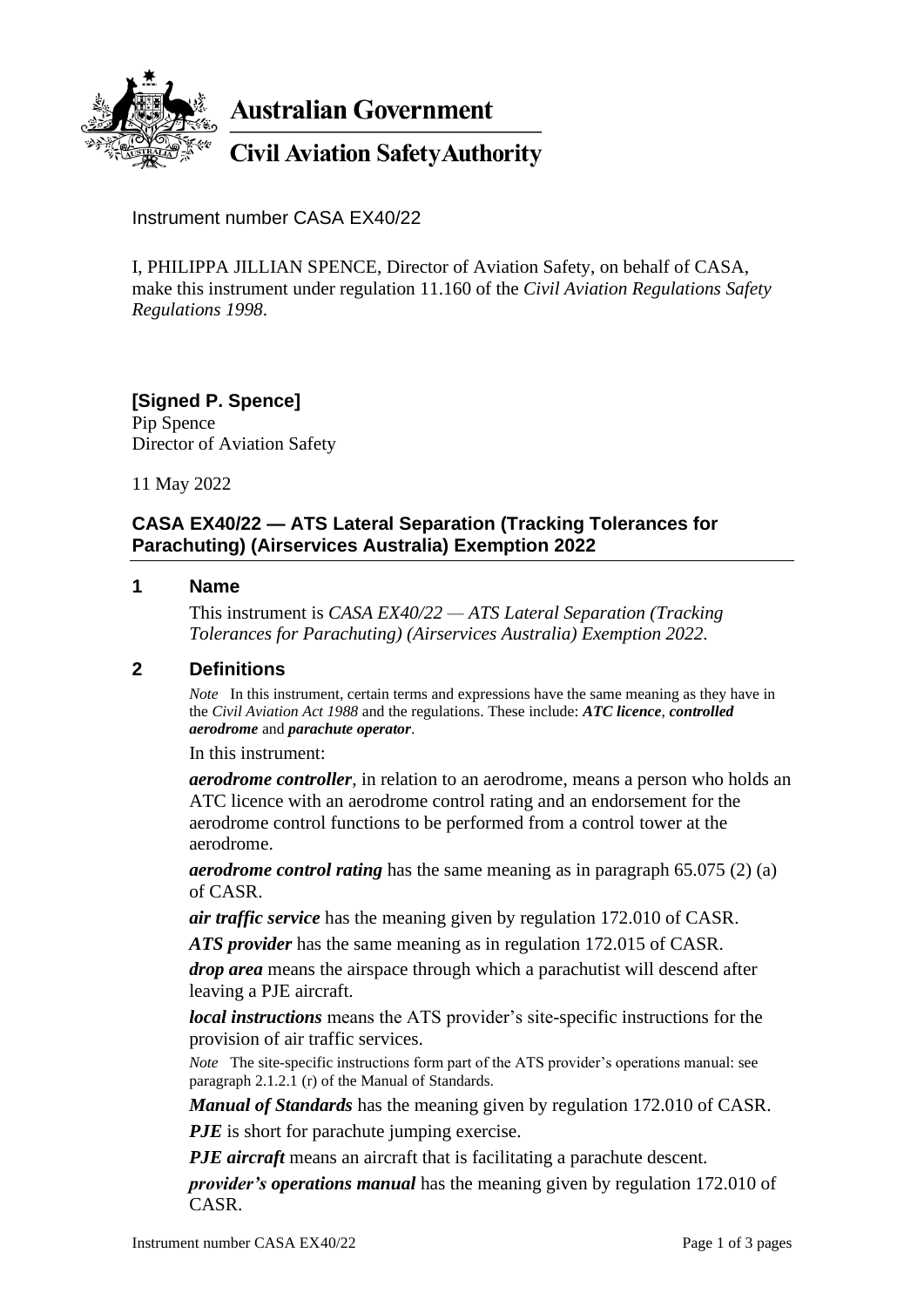# **3 Application**

This instrument applies to Airservices Australia, ARN 202210, in its capacity as an ATS provider under Part 172 of CASR.

# **4 Exemption**

Airservices Australia (*AA*) is exempt from compliance with subregulation 172.065 (1) of CASR, to the extent that the subregulation requires AA to comply with paragraph 10.8.3.3 of the Manual of Standards, if:

- (a) an aerodrome controller at a controlled aerodrome is applying lateral separation between an aircraft visually observed by the aerodrome controller and a drop area being used by a person, or persons, undertaking a parachute descent; and
- (b) the aerodrome controller is unable to visually observe the parachute descent or descents; and
- (c) a safety assessment that complies with subsection 5 (1) has been prepared for the drop area; and
- (d) procedures and requirements established on the basis of the safety assessment are approved under subsection 5 (2); and
- (e) AA has published, in the local instructions for the aerodrome:
	- (i) the procedures and requirements; and
	- (ii) navigational tolerances mentioned in paragraph  $5(1)(d)$  for the drop area.

## **5 Approved procedures for reduced lateral separation**

#### *Detailed safety assessment to be prepared*

- (1) For paragraph 4 (c), a safety assessment must:
	- (a) be detailed; and
	- (b) be prepared in accordance with the procedures and requirements of AA's safety management system for how a safety assessment is to be undertaken; and
	- (c) specify the drop area to which the assessment applies, by reference to its boundaries and dimensions; and
	- (d) include detail about the navigational tolerances mentioned in section 10.8 of the Manual of Standards (the *MOS*) applicable to an aircraft to which it is proposed, in the circumstances mentioned in paragraphs 4 (a) and (b), that the minimum tracking tolerance required by paragraph 10.8.3.3 of the MOS would not apply; and
	- (e) provide, in accordance with the safety management system, for procedures and any requirements that would be necessary to ensure that lateral separation between the aircraft and the drop area, without the minimum tracking tolerance of  $\pm 1$  nautical mile, remains acceptable for the safety of air navigation.